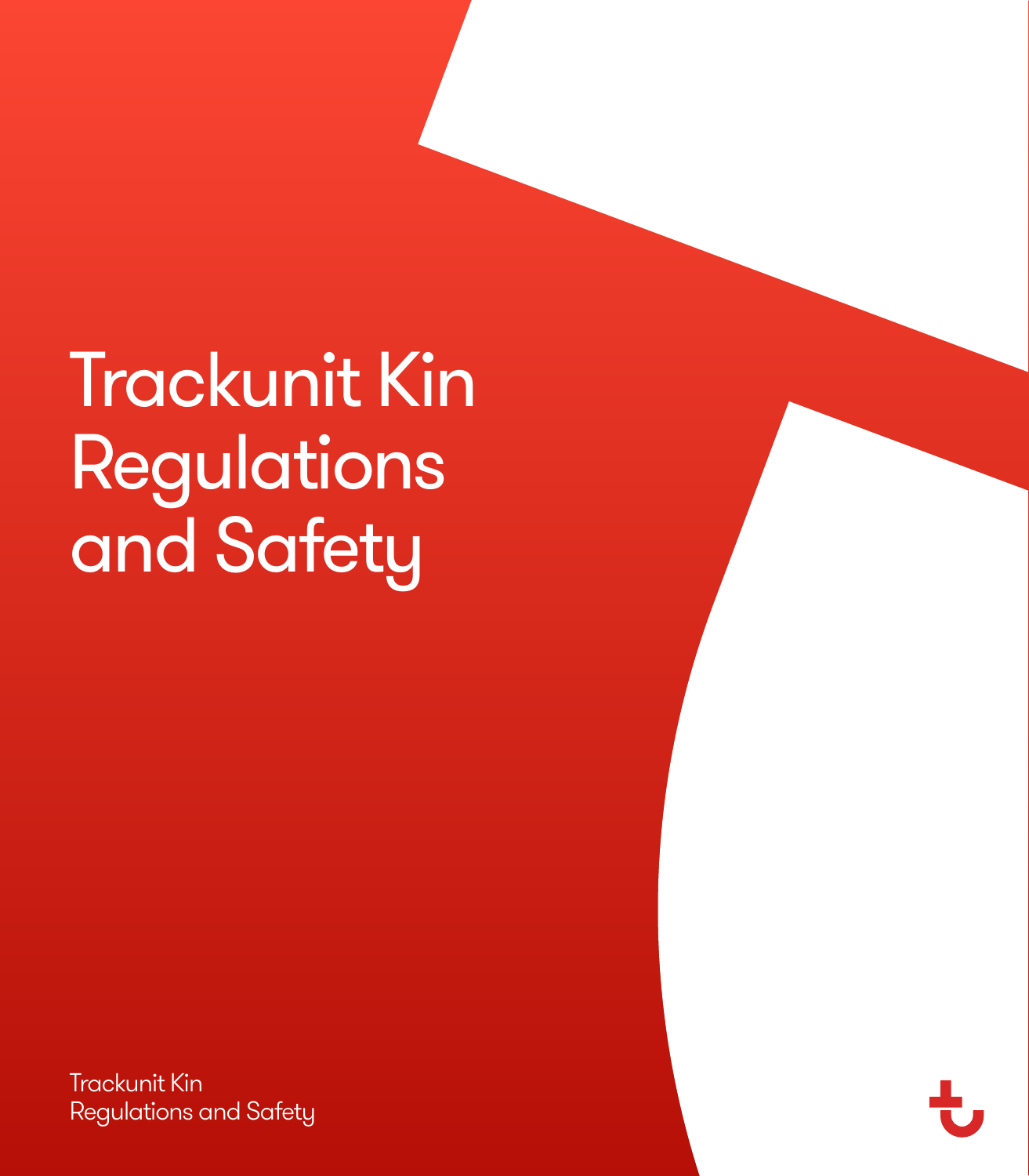# Regulatory Information and Precautions

#### **Use Location**

This equipment design applies to commercial or industrial equipment expected to be installed in locations where only adults are normally present.

# **CE and UKCA mark**

This equipment complies with the essential requirements of the RED 2014/53/EU directive as stated by the EU Declaration of Conformity and the Radio Equipment Regulations 2017 – UK SI 2017 No. 1206. EU Certificate and Declaration of conformity (DOC) statements can be downloaded from the Trackunit website: https://www.trackunit. com/support/download/

### **FCC/ISED mark**

This equipment contains radio transmitters that comply with CFR 47 Part 2.1091, Part 15.247 of the FCC rules and with RSS-102 and RSS-247 of Industry Canada requirements.

# Safety Statements

#### **FCC/IC part 15.19 Notice**

This equipment complies with Part 15 of the FCC Rules and with Industry Canada license-exempt RSS standard(s). Operation is subject to the following two conditions: (1) this device may not cause harmful interference, and (2) this device must accept any interference received, including interference that may cause undesired operation.

#### **FCC part 15.21 Notice**

Changes or modifications made to this equipment not expressly approved by Trackunit may void the FCC authorization to operate this equip¬ment.

### **IC RSS-GEN Notice**

Le présent appareil est conforme aux CNR d'Industrie Canada applicables aux appareils radio exempts de licence. L'exploitation est autorisée aux deux conditions suivantes: (1) l'appareil ne doit pas produire de brouillage, et (2) l'utilisateur de l'appareil doit accepter tout brouillage radioélectrique

subi, même si le brouillage est susceptible

d'en compromettre le fonctionnement.

# **Environmental**

This equipment is designed for outdoor usage and complies with the rough environmental conditions according to SAE J1455 and related EN/IEC 60068 series.

#### **Battery Lifetime**

Battery lifetime is up to five years under normal operating conditions.

#### **Operating Conditions**

The internal battery will operate in temperature ranges from -40oC to +85°C. Battery lifetime not guaranteed for temperatures above +70°C

#### **New Battery**

The battery in this equipment is neither replaceable nor rechargeable. In case of battery malfunction, expiration or any other situation where a new battery might be needed, please contact your local Trackunit distributor or Trackunit support for ordering a replacement device.

#### **FCC/IC Radiofrequency Radiation Exposure Information**

This equipment complies with FCC / ISED radiation exposure limits set forth for an uncontrolled environment. This equipment may be installed and operated with a minimum distance of 20 cm between the radiator and the user. This transmitter must not be co-located or operating in conjunction with any other antenna or transmitter.

#### **Japan**

This device is granted pursuant to the Japanese Radio Law (電波法) =当該機器には電波法に基づく、技術基準適合証明等を受けた特定

# 無線設備を装着している

This device should not be modified (otherwise the granted designation number will become invalid)

本製品の改造は禁止されています。(適合証明番号などが無効と なります。)

#### **Taiwan**

取得審驗證明之低功率射頻器材,非經核准,公司、商號或使用者均 不得擅自變更頻率、加 大功率或變更原設計之特性及功能。低功率射 頻器材之使用不得影響飛航安全及干擾合法通 信;經發現有干擾現象 時,應立即停用,並改善至無干擾時方得繼續使用。前述合法通信, 指依電信管理法規定作業之無線電通信。低功率射頻器材須忍受合法 通信或工業 科學及醫 療用雷波輻射性雷機設備之干擾.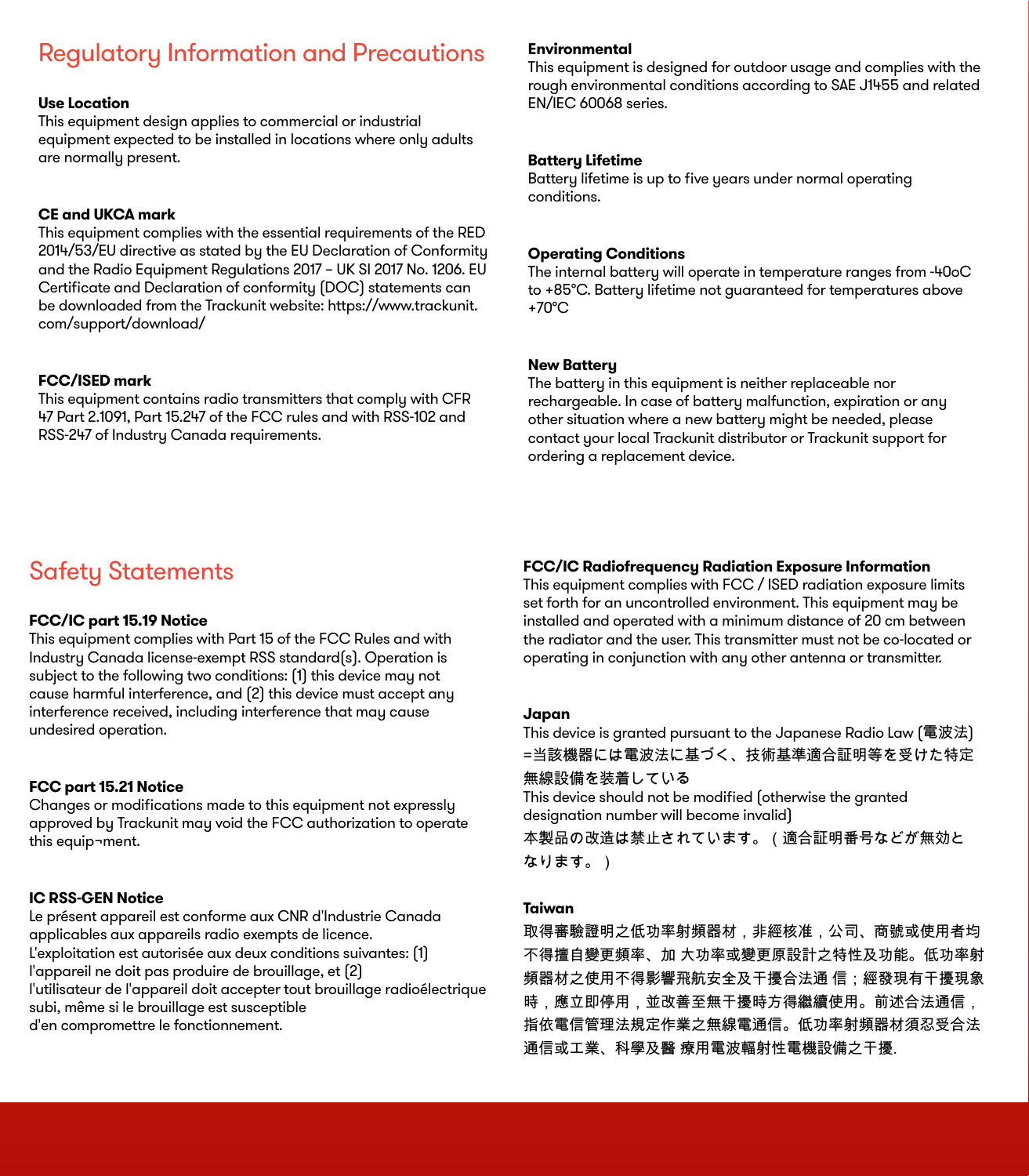# Safety Statements

# **Brazil**

Este equipamento não tem direito à proteção contra interferência prejudicial e não pode causar interferência em sistemas devidamente autorizados

# **Mexico**

La operación de este equipo está sujeta a las siguientes dos condiciones:

- (1) es posible que este equipo o dispositivo no cause interferencia perjudicial y
- (2) este equipo o dispositivo debe aceptar cualquier interferencia, incluyendo la que pueda causar su operación no deseada.

### **Environmental Compliance**

SAE J1455 , EN/IEC 60068-2-1:2007 Cold SAE J1455, EN/IEC 60068-2-2:2007<br>SAE J 1455. DIN EN 60068-2-11:2002<br>Dramatic Dramatic Salt mist SAE J 1455, DIN EN 60068-2-11:2002 SAE J1455, EN/IEC 60068-2-27:2008 Shock SAE J1455, EN/IEC 60068-2-31:2008<br>SAE J1455, EN/IEC 60068-2-64-2008 DROM DROM Random vibration, acceleration SAE J1455, EN/IEC 60068-2-64:2008 SAE J1455, EN/IEC 60068-2-78:2001 Damp heat steady state SAE J1455, EN/IEC 60068-2-74:1999<br>SAE J1455, EN/IEC 60068-2-5, ASTM D4329 Fluid contaction SAE J1455, EN/IEC 60068-2-5, ASTM D4329<br>SAE J1455, (IEC 60529+A1+A2)CSV:2013 IEC 60721-2-3:2013 Attitude.

Degrees of protection (IP code) : IP66, IP66K, IP67, IP69K

NOTE: This equipment is not to be mounted in areas with presence of motor oil, gasoline, diesel fuel, hydraulic fluid, brake fluid, transmission fluid, glycol and water mixture, etc.

# **Regulatory Labeling**

This equipment regulatory compliant to the following regulations: